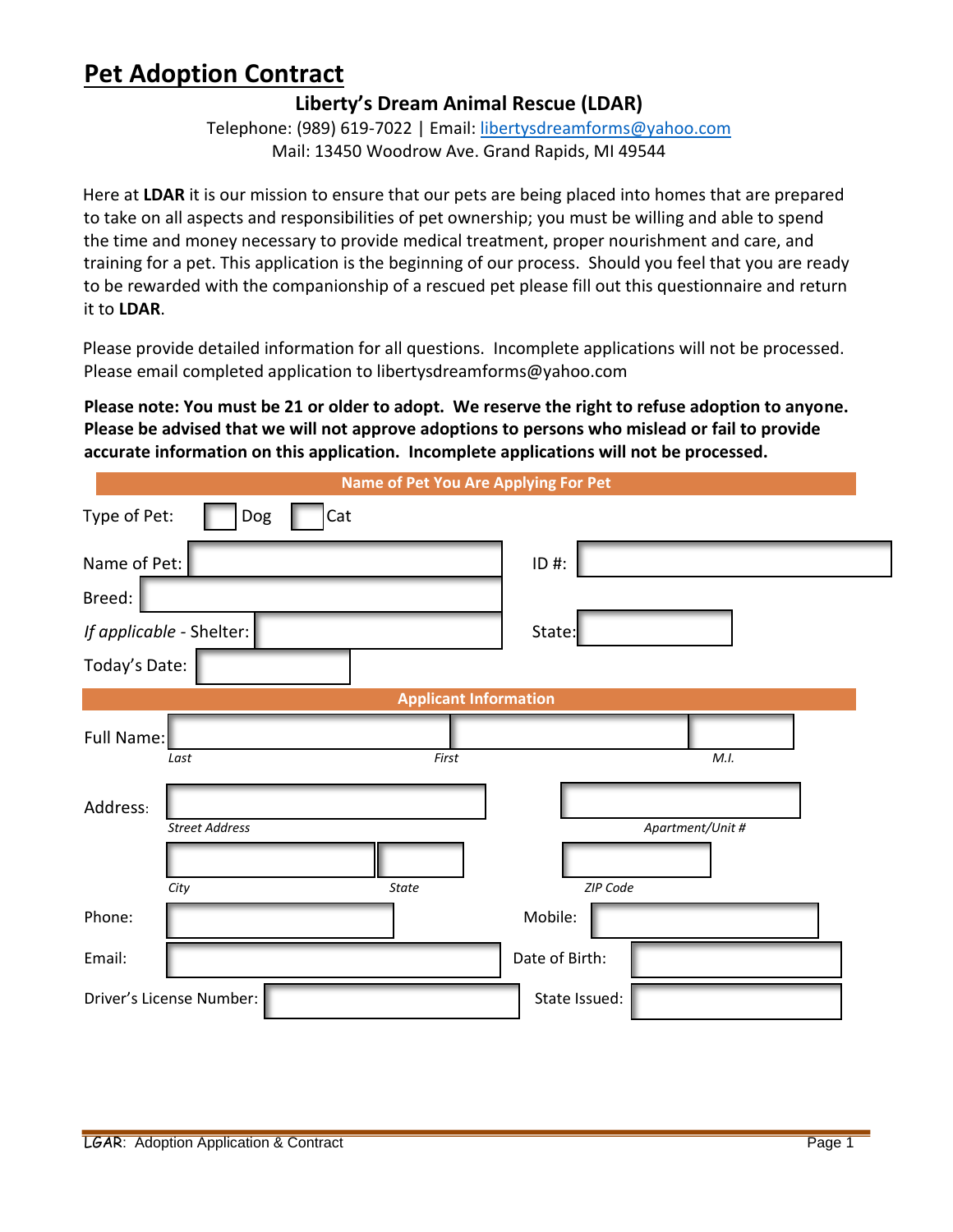| <b>Occupation</b>                                                                              |                         |  |  |  |
|------------------------------------------------------------------------------------------------|-------------------------|--|--|--|
| Are you currently?                                                                             |                         |  |  |  |
| Employed part-time<br>Employed full-time                                                       | Unemployed<br>Retired   |  |  |  |
| Student<br>Other, please explain:                                                              |                         |  |  |  |
| If Employed:                                                                                   |                         |  |  |  |
| Name of Employer:                                                                              | Job title/line of work: |  |  |  |
| <b>Employers Address:</b>                                                                      |                         |  |  |  |
| <b>Street Address</b>                                                                          |                         |  |  |  |
|                                                                                                |                         |  |  |  |
| City<br><b>State</b><br><b>Employer Phone:</b>                                                 | Zip Code                |  |  |  |
|                                                                                                |                         |  |  |  |
| <b>References</b>                                                                              |                         |  |  |  |
| Please list three personal references (only one family member) and one veterinarian reference: |                         |  |  |  |
| <b>Full Name:</b>                                                                              | Relationship:           |  |  |  |
| Phone:                                                                                         |                         |  |  |  |
| <b>Full Name:</b>                                                                              | Relationship:           |  |  |  |
| Phone:                                                                                         |                         |  |  |  |
| <b>Full Name:</b>                                                                              | Relationship:           |  |  |  |
| Phone:                                                                                         |                         |  |  |  |
|                                                                                                |                         |  |  |  |
| Veterinarian:                                                                                  | Phone Number:           |  |  |  |
| <b>Family Information</b>                                                                      |                         |  |  |  |
| Please list the Names, Ages and Relationship to you of any other people that reside with you:  |                         |  |  |  |
| Name:                                                                                          | Relationship:<br>Age:   |  |  |  |
| Name:                                                                                          | Relationship:<br>Age:   |  |  |  |
| Name:                                                                                          | Relationship:<br>Age:   |  |  |  |
| Name:                                                                                          | Relationship:<br>Age:   |  |  |  |
| Name:                                                                                          | Relationship:<br>Age:   |  |  |  |
| Name:                                                                                          | Relationship:<br>Age:   |  |  |  |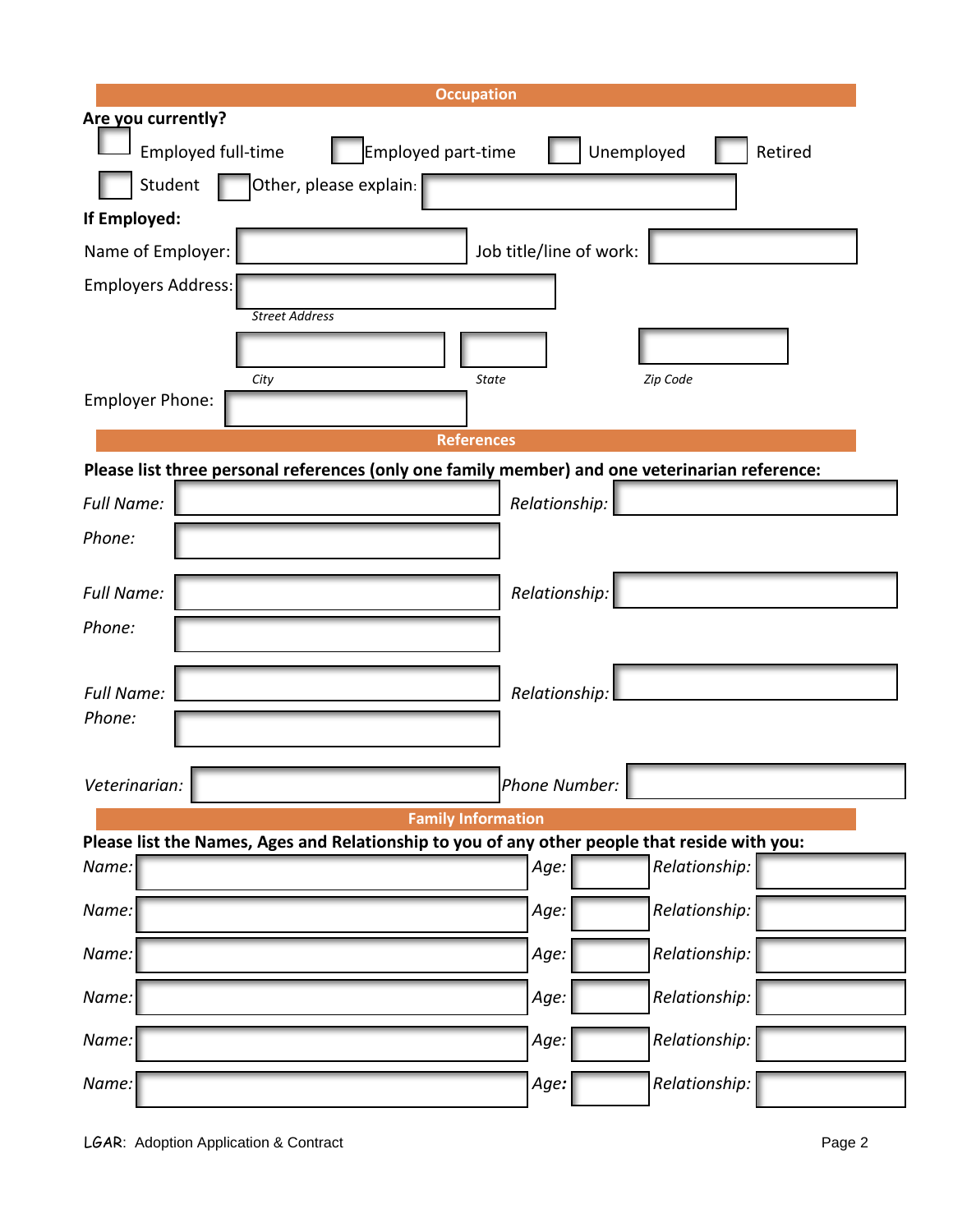**Liberty's Dream Animal Rescue (LDAR)**

Telephone: (989) 619-7022 | Email[: libertysdreamforms@yahoo.com](mailto:libertysdreamforms@yahoo.com) Mail: 13450 Woodrow Ave. Grand Rapids, MI 49544

### **Please list any pets currently living in your home:**

| Name:                                           | Species:         | Breed: |  |
|-------------------------------------------------|------------------|--------|--|
| <b>YES</b><br><b>NO</b><br>Altered?             | Age:<br>Sex:     |        |  |
| Name:                                           | Species:         | Breed: |  |
| <b>NO</b><br><b>YES</b><br>Altered?             | Age:<br>Sex:     |        |  |
| Name:                                           | Species:         | Breed: |  |
| <b>YES</b><br>Altered?<br>NO                    | Age:<br>Sex:     |        |  |
| Name:                                           | Species:         | Breed: |  |
| <b>NO</b><br><b>YES</b><br>Altered?             | Age:<br>Sex:     |        |  |
| Please list any Previous Pets you may have had: |                  |        |  |
| Name:                                           | Species:         | Breed: |  |
| <b>NO</b><br>Altered?<br><b>YES</b>             | Age:<br>Sex:     |        |  |
| Time Owned:                                     | Reason for loss: |        |  |
| Name:                                           | Species:         | Breed: |  |
| <b>YES</b><br><b>NO</b><br>Altered?             | Age:<br>Sex:     |        |  |
| Time Owned:<br>Reason for loss:                 |                  |        |  |
| Name:                                           | Species:         | Breed: |  |
| <b>YES</b><br>NO<br>Altered?                    | Age:<br>Sex:     |        |  |
| Time Owned:<br>Reason for loss:                 |                  |        |  |
| Name:                                           | Species:         | Breed: |  |
| NO<br>Altered?<br>YES                           |                  |        |  |
|                                                 | Age:<br>Sex:     |        |  |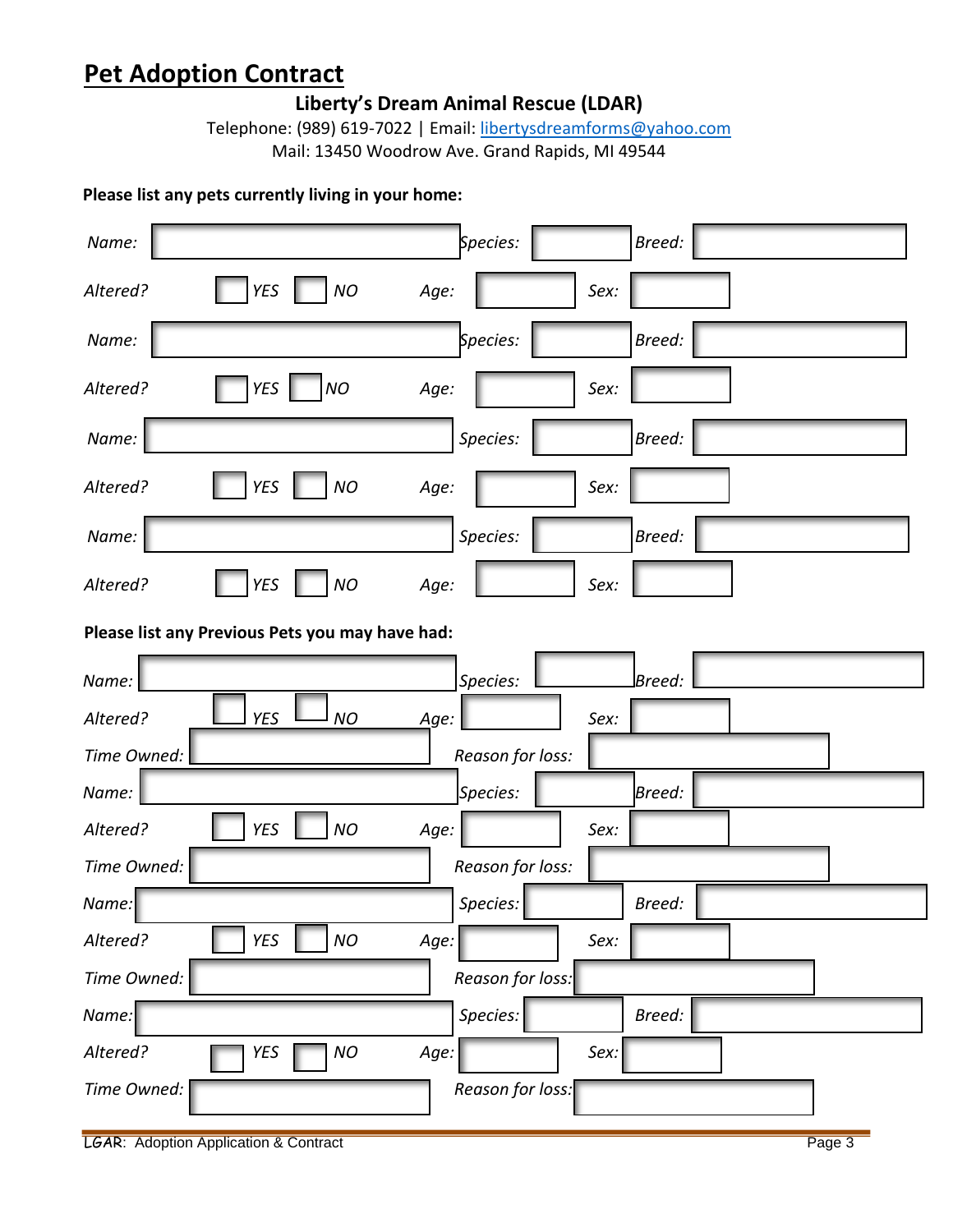#### **Home Information**

| Do you currently?<br>Own<br>Rent                                                                                                                                                                                                                                                |  |  |
|---------------------------------------------------------------------------------------------------------------------------------------------------------------------------------------------------------------------------------------------------------------------------------|--|--|
| Is it $a$ ?<br>Condo<br>Apartment<br>Other<br>House                                                                                                                                                                                                                             |  |  |
| If you rent, do you have permission from your landlord/manger to own a pet?<br><b>YES</b><br><b>NO</b>                                                                                                                                                                          |  |  |
| Name and Phone Number of Landlord:                                                                                                                                                                                                                                              |  |  |
| Do you have a yard?<br><b>No</b><br>Yes                                                                                                                                                                                                                                         |  |  |
| If Yes, What Type and How High?<br>Do you have a fence? Yes<br>No                                                                                                                                                                                                               |  |  |
| <b>Your New Pet</b>                                                                                                                                                                                                                                                             |  |  |
| Why do you wish to adopt this pet? (Check all that apply)<br>Companionship<br>Looking for Guard Dog<br>Love animals, want to help a pet in need<br>Companion for another pet<br>Feel sorry for the animal<br>Who will be primarily responsible for the care of the pet?<br>Age: |  |  |
| When inside, how do you plan to keep your pet? (Check all that apply)                                                                                                                                                                                                           |  |  |
| Free inside house<br>Confined to crate<br>Inside a closed room                                                                                                                                                                                                                  |  |  |
| When outside, how do you plan to keep your pet? (Check all that apply)                                                                                                                                                                                                          |  |  |
| NA, indoors only<br>Invisible fence<br>Fenced yard<br>Patio area                                                                                                                                                                                                                |  |  |
| Outside dog run<br>Leash and regular walks<br>Loose in yard unattended                                                                                                                                                                                                          |  |  |
| Where will your pet be kept during the day?                                                                                                                                                                                                                                     |  |  |
| At Night?                                                                                                                                                                                                                                                                       |  |  |
| If the pet becomes Injured or ill are you prepared for the financial responsibilities treatment may                                                                                                                                                                             |  |  |
| incur?<br><b>YES</b><br><b>NO</b>                                                                                                                                                                                                                                               |  |  |
| Are you financially prepared to provide proper grooming and food for your pet?                                                                                                                                                                                                  |  |  |

 $YES$  NO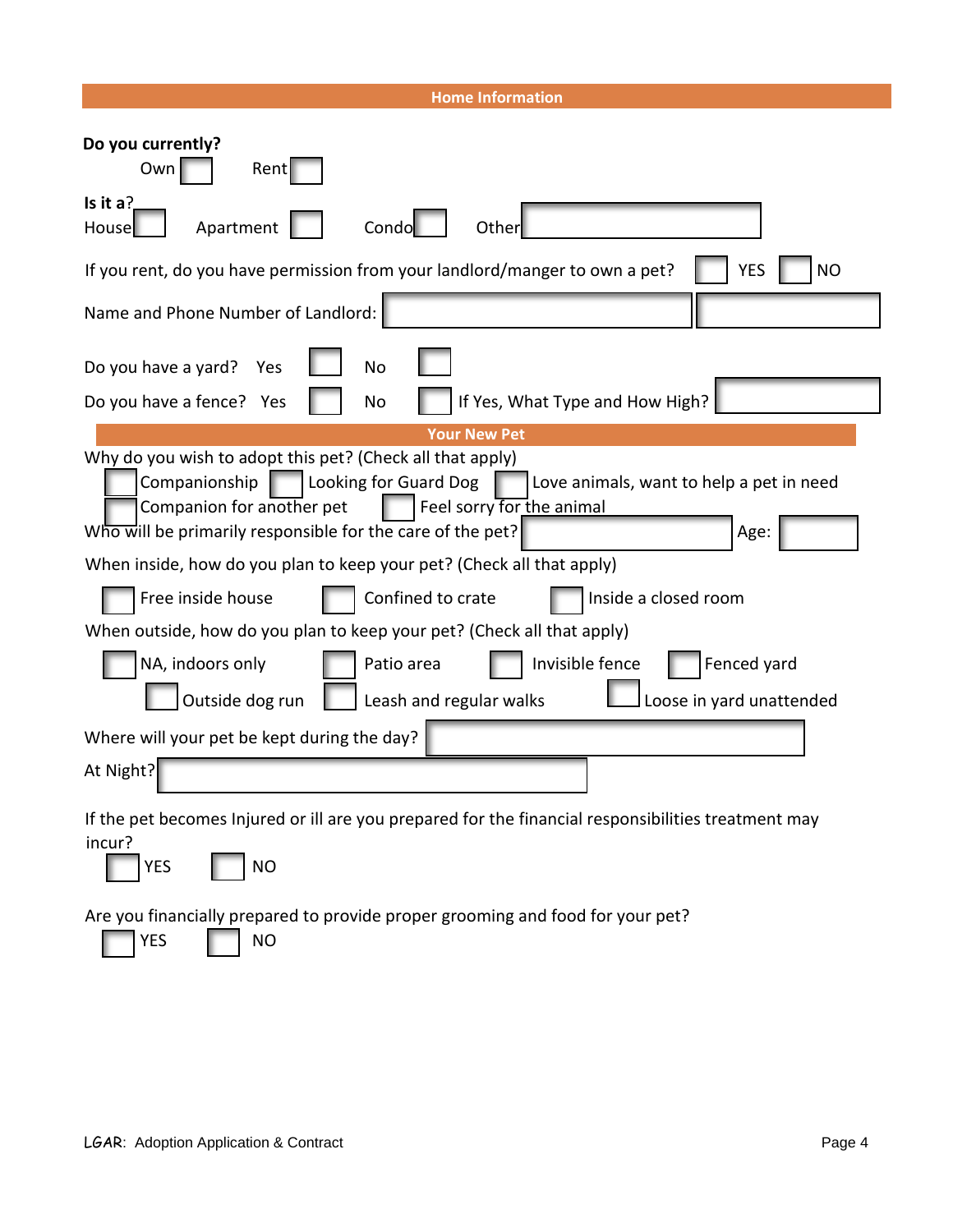**Liberty's Dream Animal Rescue (LDAR)**

Telephone: (989) 619-7022 | Email[: libertysdreamforms@yahoo.com](mailto:libertysdreamforms@yahoo.com) Mail: 13450 Woodrow Ave. Grand Rapids, MI 49544

| What would cause you to return the pet to us at some time in the future? (Check all that apply)                                                                                                                  |
|------------------------------------------------------------------------------------------------------------------------------------------------------------------------------------------------------------------|
| Training issues, i.e. can't housebreak the pet, pet chews on furniture or is<br>destructive Aggression                                                                                                           |
| New pet doesn't get along with existing pet(s)                                                                                                                                                                   |
| Dog proves to be too much on top of caring for children                                                                                                                                                          |
| Divorce, death of spouse/partner                                                                                                                                                                                 |
| Pet develops a serious medical condition that I can't afford to treat                                                                                                                                            |
| Found out I just don't like the pet                                                                                                                                                                              |
| Too much energy, hard to control                                                                                                                                                                                 |
| Give birth to new baby; fear that the dog will harm him or her                                                                                                                                                   |
| Life change such as new job or moving                                                                                                                                                                            |
| If you are no longer able to keep the animal you adopt, do you agree that you must either return the animal to<br>LDAR or find a suitable new home for it and notify us of the change in ownership?<br>Yes<br>No |
| Furthermore, do you agree that if you cannot keep the animal you adopt, you must house this animal until a                                                                                                       |
| suitable new home is available or until foster home space opens up?<br>Yes<br>No                                                                                                                                 |
| <b>Adoption Fee</b>                                                                                                                                                                                              |
| Please note that the tax-deductible adoption donation must be paid BEEORE you pick-up your new pet                                                                                                               |

*Please note that the tax-deductible adoption donation must be paid BEFORE you pick-up your new pet.* **The tax-deductible adoption donation covers medical expenses, boarding expenses, and costs involved in taking care of a dog or a cat until his/her fur-ever home is found.**

| Pet                       | Fee   |
|---------------------------|-------|
| <b>Dogs from Michigan</b> | \$350 |
| Dogs out of State         | \$500 |
| Kittens (under one year)  | \$150 |
| Cats (over 1 year)        | \$100 |

**Please note:** Puppies/kittens under 20 weeks old will not be altered prior to transport to their new adoptive home. It will be the responsibility of the adopter to spay/neuter their pet.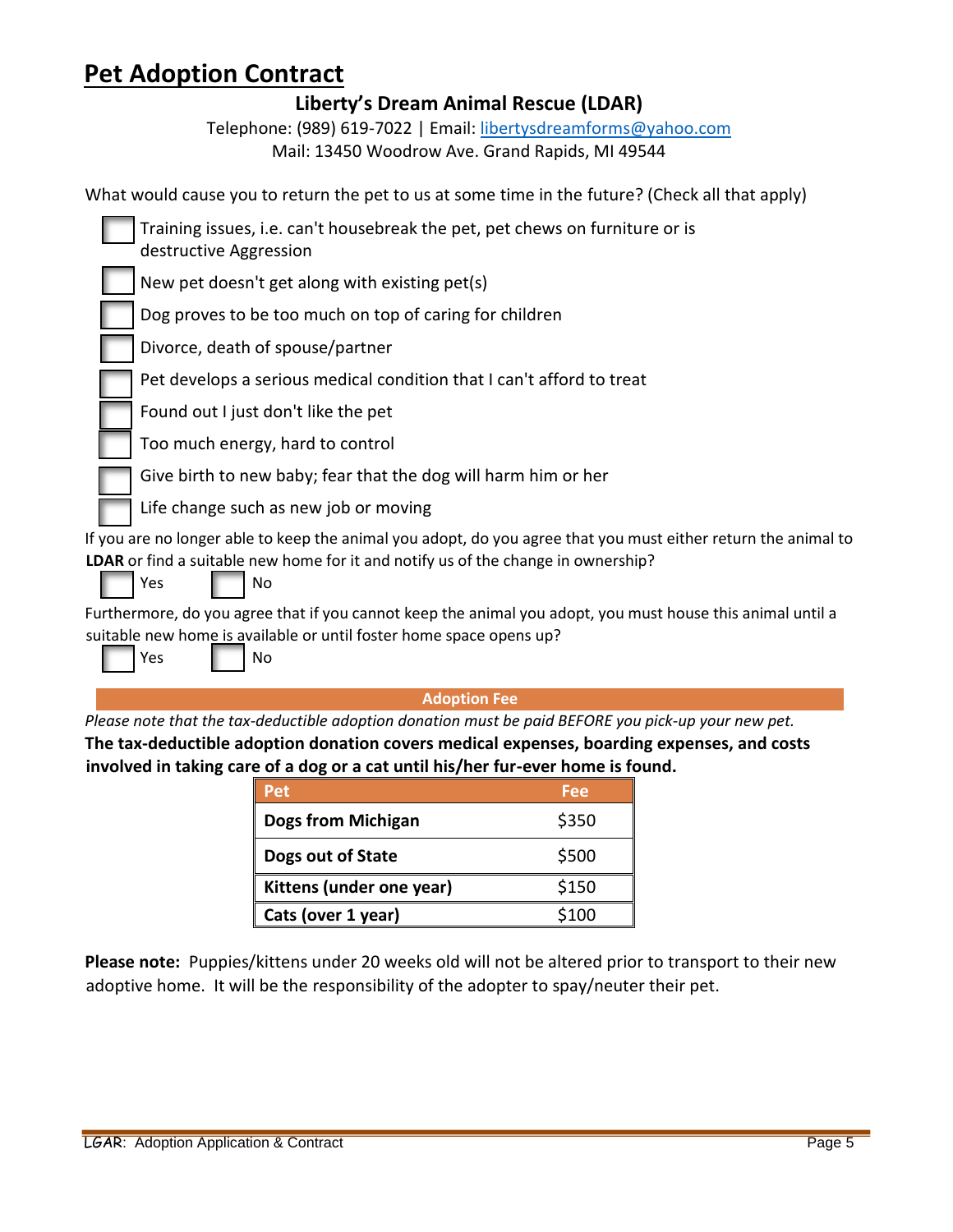### **Adoption Contract**

|    | On this $\Box$ day of $\Box$ 2020, I, $\Box$ residing at $\Box$ accept $\Box$ accept $\Box$ ("the<br>dog") a $[$ [[11] $]$ color dog, whose breed is known as $[$ [12] $]$ , and is approximately [13] $]$<br>month(s)/year(s) old, as my companion pet, and LDAR accepts my offer to adopt the dog. I have agreed to offer |  |  |
|----|-----------------------------------------------------------------------------------------------------------------------------------------------------------------------------------------------------------------------------------------------------------------------------------------------------------------------------|--|--|
|    | of prior veterinary care for the dog, as well as enabling LDAR to rescue additional animals in the future.                                                                                                                                                                                                                  |  |  |
| 1. | In consideration for adopting the dog, I agree to the following adoption conditions:                                                                                                                                                                                                                                        |  |  |
|    | To accept and consider the dog as a household companion, not as an outside pet, and to provide<br>a.                                                                                                                                                                                                                        |  |  |
|    | him/her with humane care and treatment, including proper food, water, shelter and exercise, and to<br>give him/her a reasonable amount of time to adjust to new surroundings.                                                                                                                                               |  |  |
|    | To register the dog with, and obtain a dog license from the municipality where I live, or as required<br>b.<br>by law.                                                                                                                                                                                                      |  |  |
|    | To safeguard the dog from loss or mishap. This means not allowing the dog to run at large<br>c.                                                                                                                                                                                                                             |  |  |
|    | unsupervised, and keeping the dog at all times at the premises listed as our address.                                                                                                                                                                                                                                       |  |  |
|    | If the dog is lost or stolen, to immediately notify LDAR at 989-619-7022, and to make every<br>d.                                                                                                                                                                                                                           |  |  |
|    | reasonable effort to recover the dog by contacting all local shelters, pounds and centers for Animal<br>Care and Control (ACC). Make flyers and post.                                                                                                                                                                       |  |  |
|    | NOT to give or sell the dog to another person, relative, or any other individual, or any other rescue<br>е.                                                                                                                                                                                                                 |  |  |
|    | group, humane association, shelter or pound, or any medical or experimental laboratory, or any                                                                                                                                                                                                                              |  |  |
|    | organization.                                                                                                                                                                                                                                                                                                               |  |  |
|    | NOT to alter the dog's appearance in any way, shape or form (e.g. cropping, docking).<br>f.                                                                                                                                                                                                                                 |  |  |
|    | To immediately notify LDAR in the event of death and prior to disposal of the dog's body.<br>g.                                                                                                                                                                                                                             |  |  |
|    | To allow a LDAR representative to make periodic visits to my home during the first 90 days following<br>h.                                                                                                                                                                                                                  |  |  |
|    | the signing of this agreement, and to further visits if LGAR deems it necessary.                                                                                                                                                                                                                                            |  |  |
|    | To immediately notify LDAR of any change in address or telephone number, or of any plans to move<br>i.<br>out of the United States during the first year following the signing of this agreement, and of any                                                                                                                |  |  |
|    | change in circumstances that may prevent me from keeping the dog, or to comply with any of the                                                                                                                                                                                                                              |  |  |
|    | terms and conditions contained herein.                                                                                                                                                                                                                                                                                      |  |  |
|    | To immediately contact LDAR to arrange for LDAR to reclaim the dog in the event that I, or my<br>j.                                                                                                                                                                                                                         |  |  |
|    | immediate family members charged with care of the dog, cannot keep the dog and provide the care                                                                                                                                                                                                                             |  |  |
|    | set forth in Paragraph 1(a) for any reason. Under no conditions, shall I surrender the dog to a                                                                                                                                                                                                                             |  |  |
|    | shelter or euthanize the dog, except if a licensed veterinarian determines that the dog is terminally                                                                                                                                                                                                                       |  |  |
|    | ill, or is suffering from a medical condition for which the licensed veterinarian advises euthanasia.                                                                                                                                                                                                                       |  |  |
|    | I understand that the dog has been checked, spayed/neutered and vaccinated by a licensed                                                                                                                                                                                                                                    |  |  |
|    | veterinarian, and that his/her state of health is accurately represented to the best knowledge of LDAR.                                                                                                                                                                                                                     |  |  |
|    | Any and all medical attention that has been deemed necessary has been done. I understand that any                                                                                                                                                                                                                           |  |  |
|    | further medical attention desired must be at my own expense. LDAR suggests that I have the dog                                                                                                                                                                                                                              |  |  |
|    | examined by my own veterinarian within seven (7) days of adoption, and if it is determined that the                                                                                                                                                                                                                         |  |  |
|    | health of the animal is not satisfactory, I may return the dog.                                                                                                                                                                                                                                                             |  |  |
| 3. | I am aware that LDAR may use name and/or photos of the dog for promotional, advertising, and                                                                                                                                                                                                                                |  |  |
|    | fundraising materials including, but not limited to website, social media, and print media.                                                                                                                                                                                                                                 |  |  |
| 4. | I am aware that the educated opinions of the LDAR staff do not constitute a claim or guarantee as to                                                                                                                                                                                                                        |  |  |
|    | the absolute age, temperament, health, or mental disposition of any animal available for foster or                                                                                                                                                                                                                          |  |  |
|    | adoption. With that in mind, I hereby accept possession, legal guardianship, and responsibility for the                                                                                                                                                                                                                     |  |  |
|    | animal I am adopting, and discharge LDAR forever from liability for any injury or damage to any person                                                                                                                                                                                                                      |  |  |
|    | or property caused in the future by said animal, and from any causes of action, claims, suits, or demands                                                                                                                                                                                                                   |  |  |
|    | whatsoever that may arise as a result of such injury or damages.                                                                                                                                                                                                                                                            |  |  |